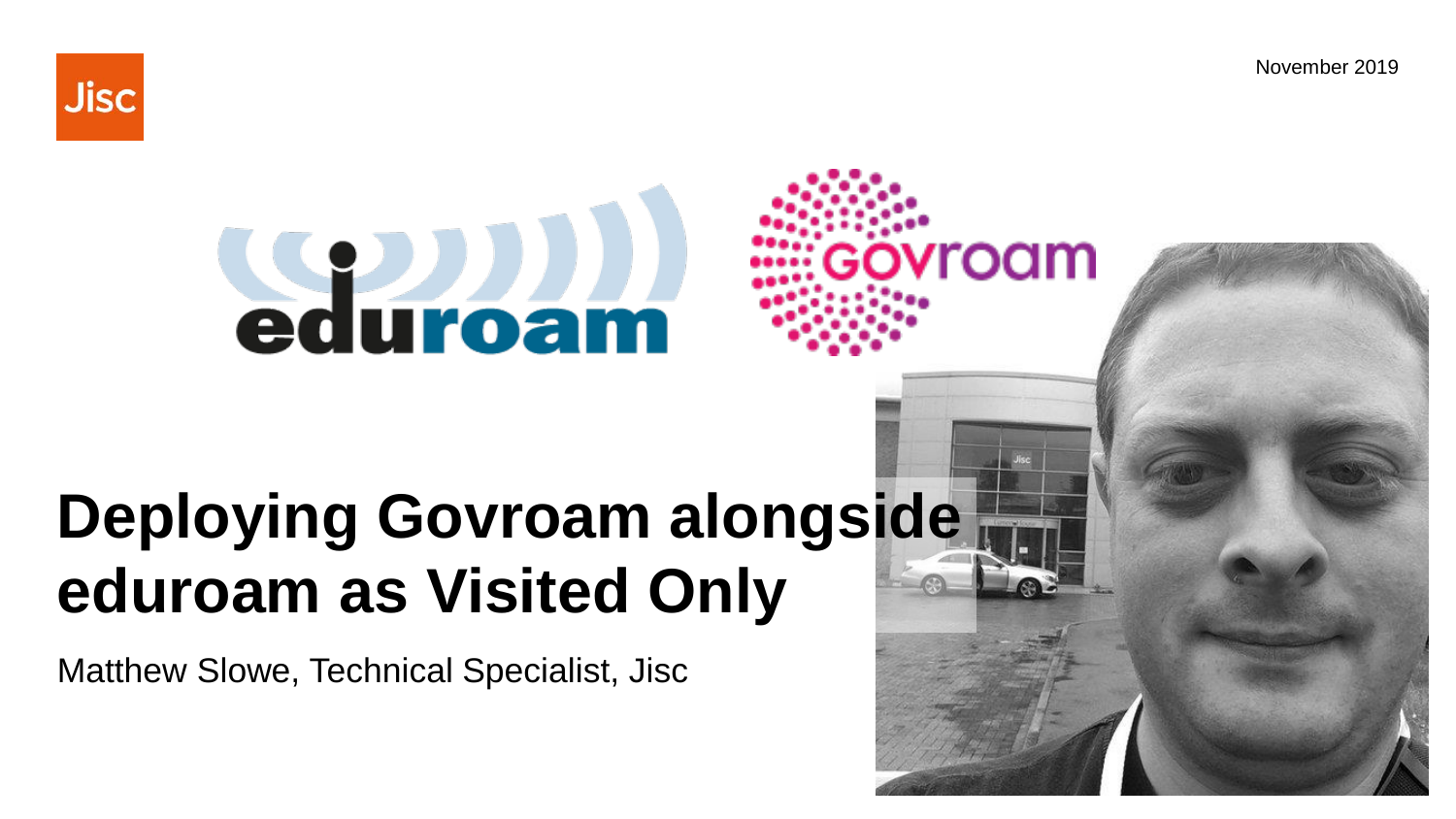## **What is Govroam?**

- Replicated eduroam but for public services rather than education & research
- Technical Specifications re-used
- Central infrastructure and delegation slightly different
	- Join NRPS rather than RRPS
- Informal reciprocal arrangement with eduroam
	- (Govroam sites are encouraged to deploy eduroam as Visitor Only)
- Free to join as Visited Only for eduroam members
- <http://repository.jisc.ac.uk/6708/3/govroam-the-education-perspective.pdf>

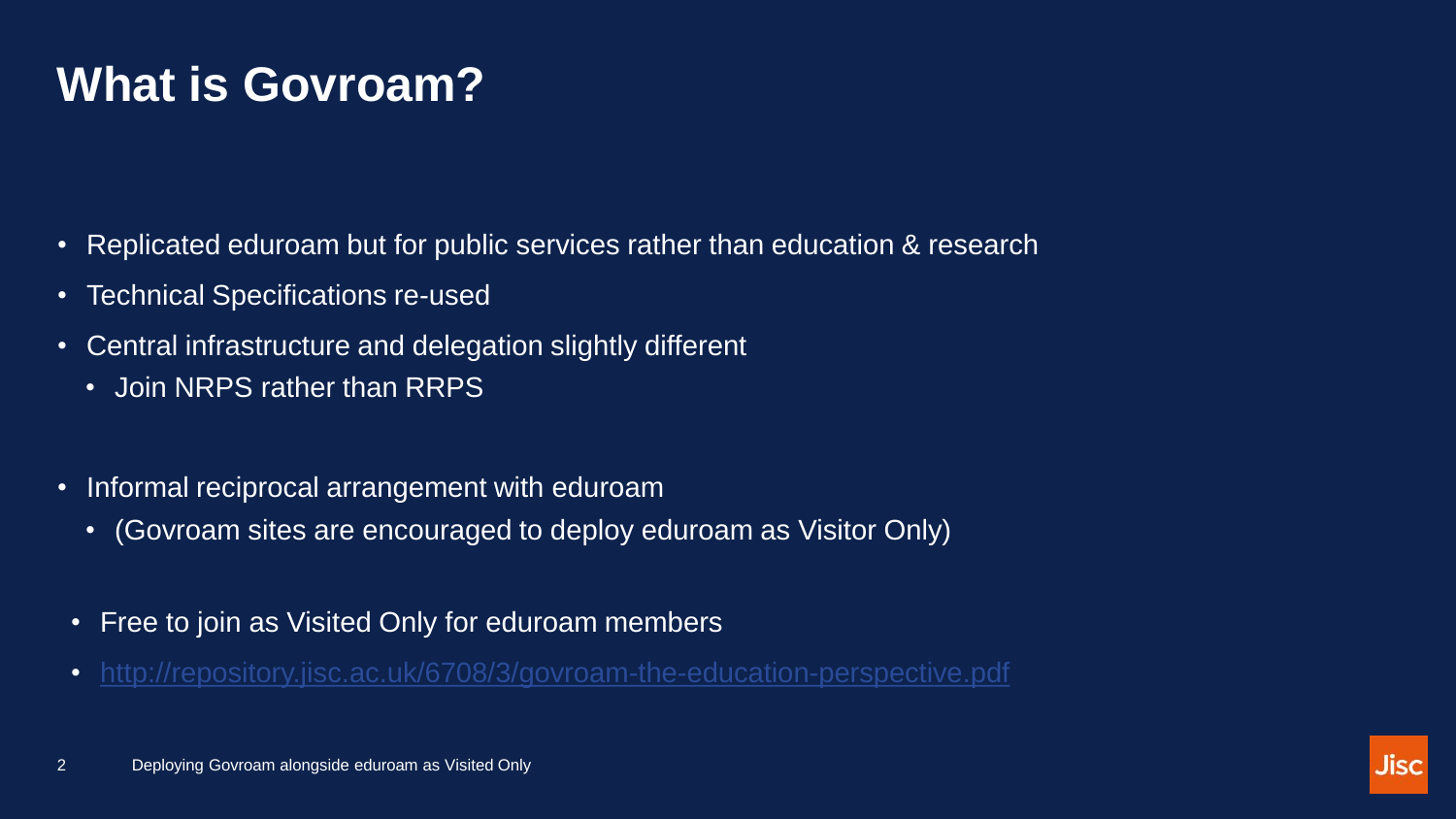#### **Current eduroam only deployment**

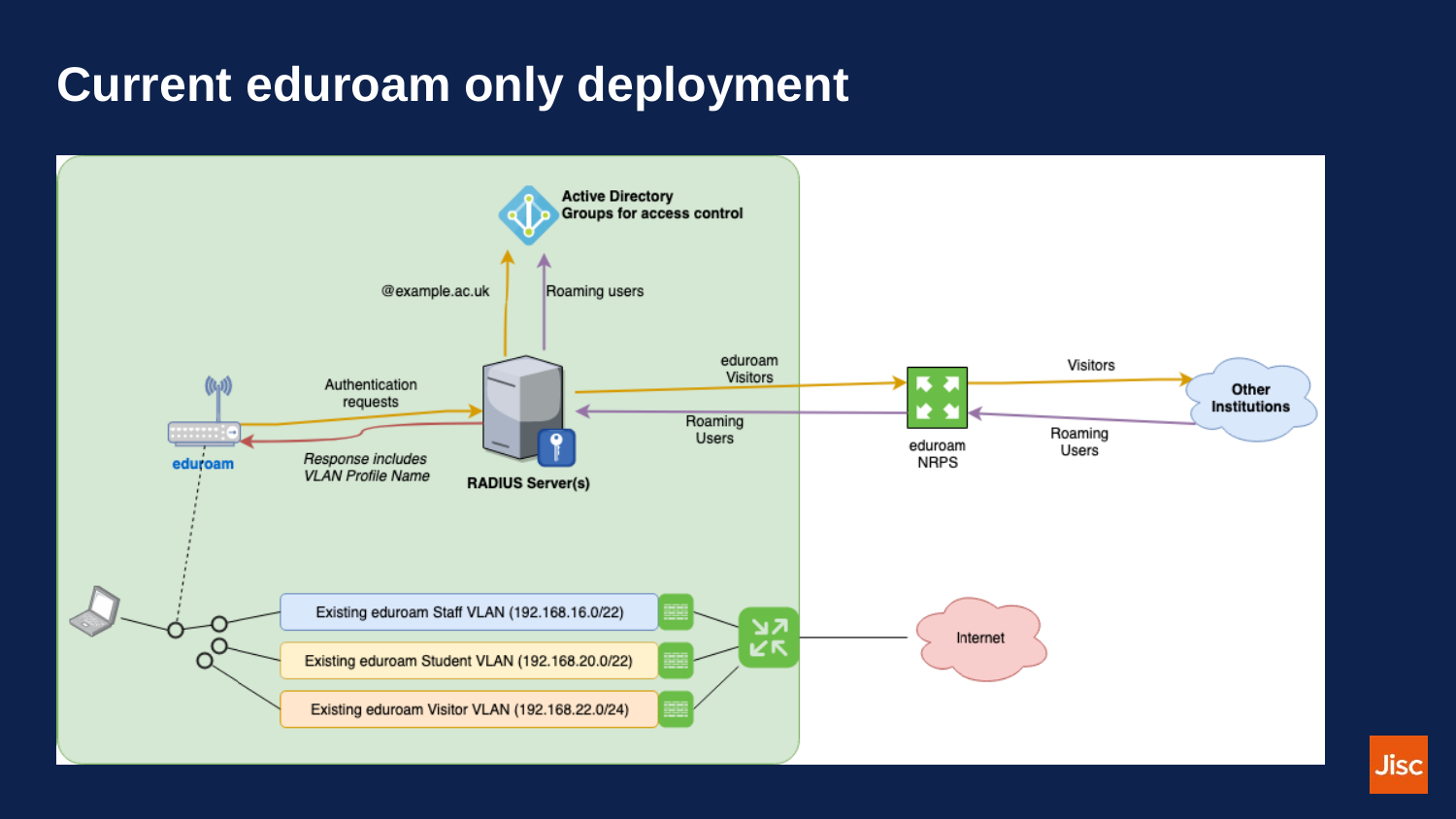#### **Considerations**

- Does WLAN send SSID in RADIUS (Called-Station-Id)?
	- eg. Called-Station-Id =  $00-11-22-33-44-55$ : eduroam
- VLAN and/or address space available?
- Paperwork
- Logging (ensure you know it's a Govroam device)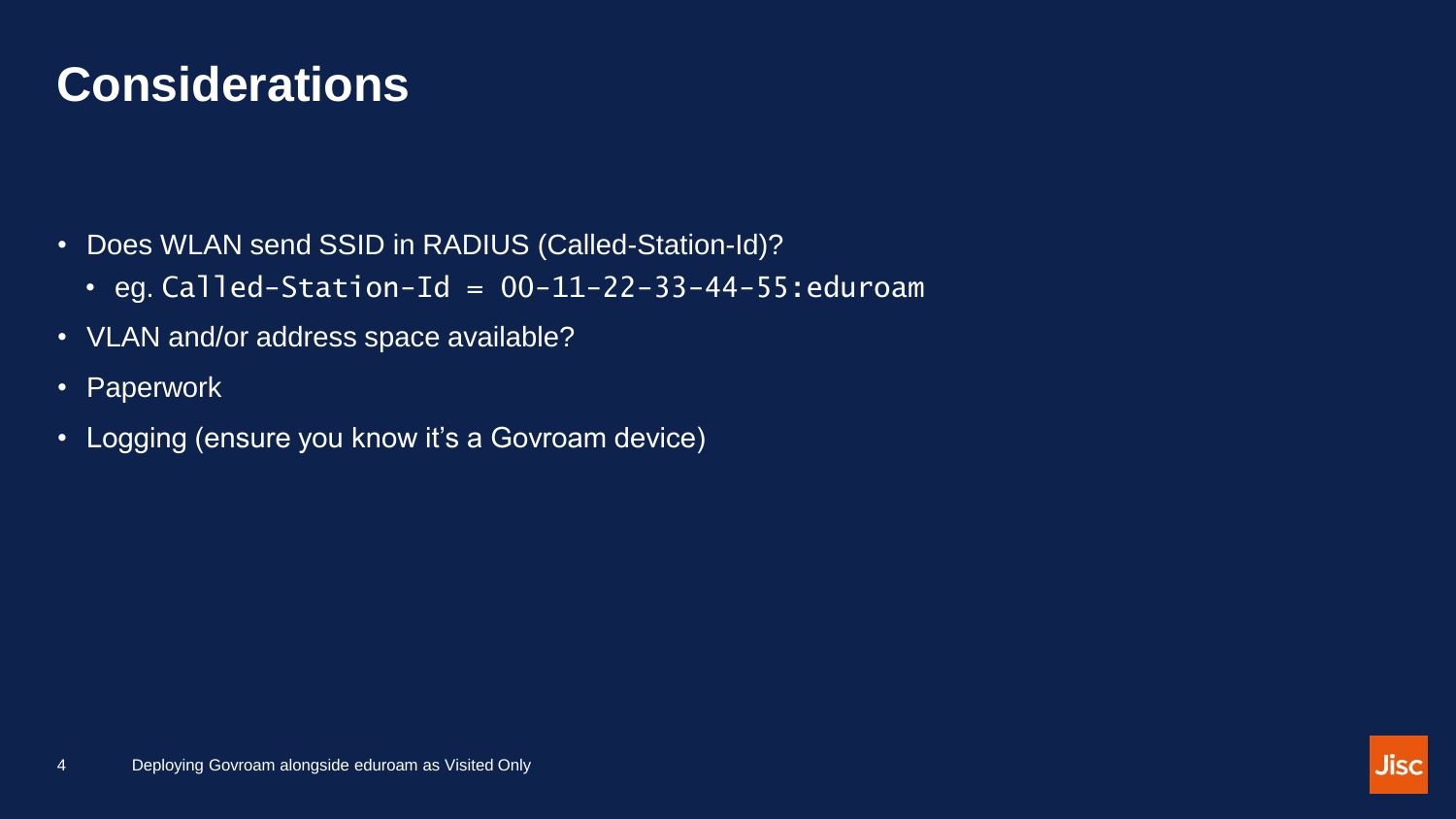#### **Possible joint edu/Govroam deployment**

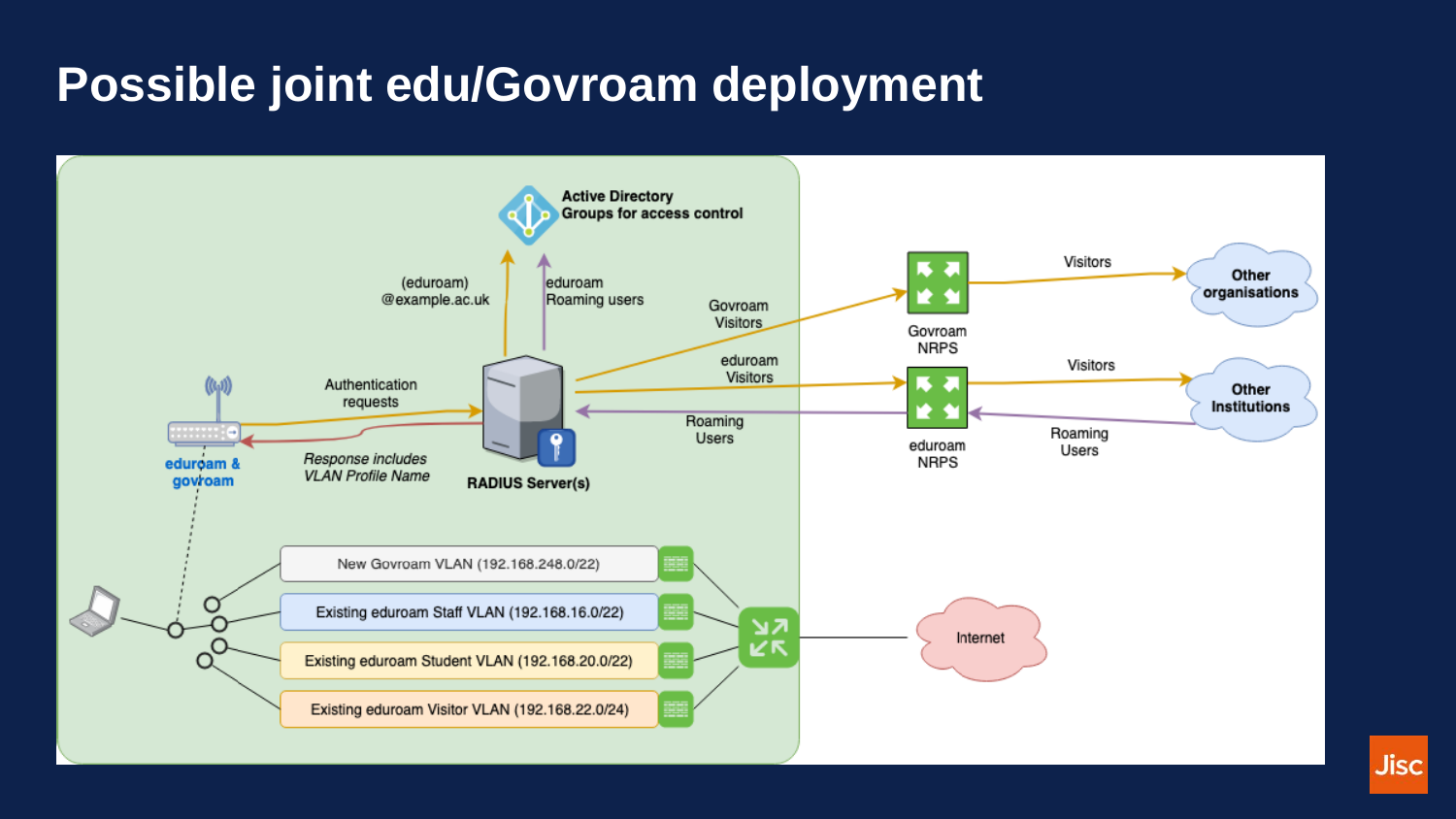#### **Possible joint edu/Govroam deployment (2)**



**Jisc**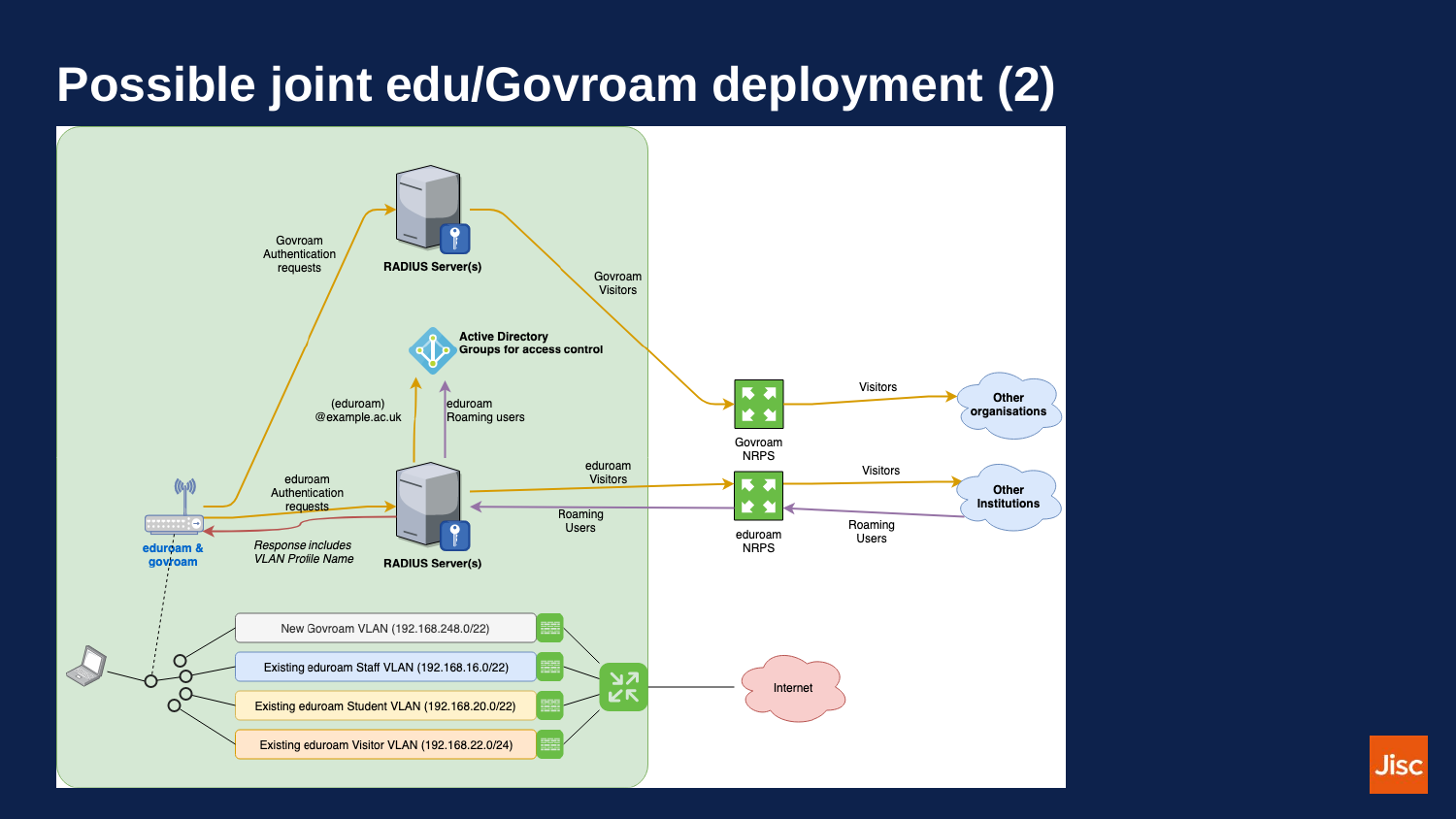### **Probable todo list**

- Review Govroam documentation ([https://wiki.govroam.uk](mailto:https://wiki.govroam.uk))
- Check Called-Station-Id is sent (different path if not!)
- Ensure your existing eduroam policies are tied to Called-Station-Id = :eduroam\$ (regular expression?) [or that new Govroam policies hit first]
	- NPS Connection Request Policies
	- FreeRADIUS needs a bit of code to choose a path
- Update logging rules if needed
- Allocate new VLAN and address space
- Create new policies/code for Govroam (SSID=govroam)
- Contact govroam @ jisc.ac.uk to join as a VO organisation, get connection details
- Configure WLAN to advertise Govroam SSID
- Test  $\odot$

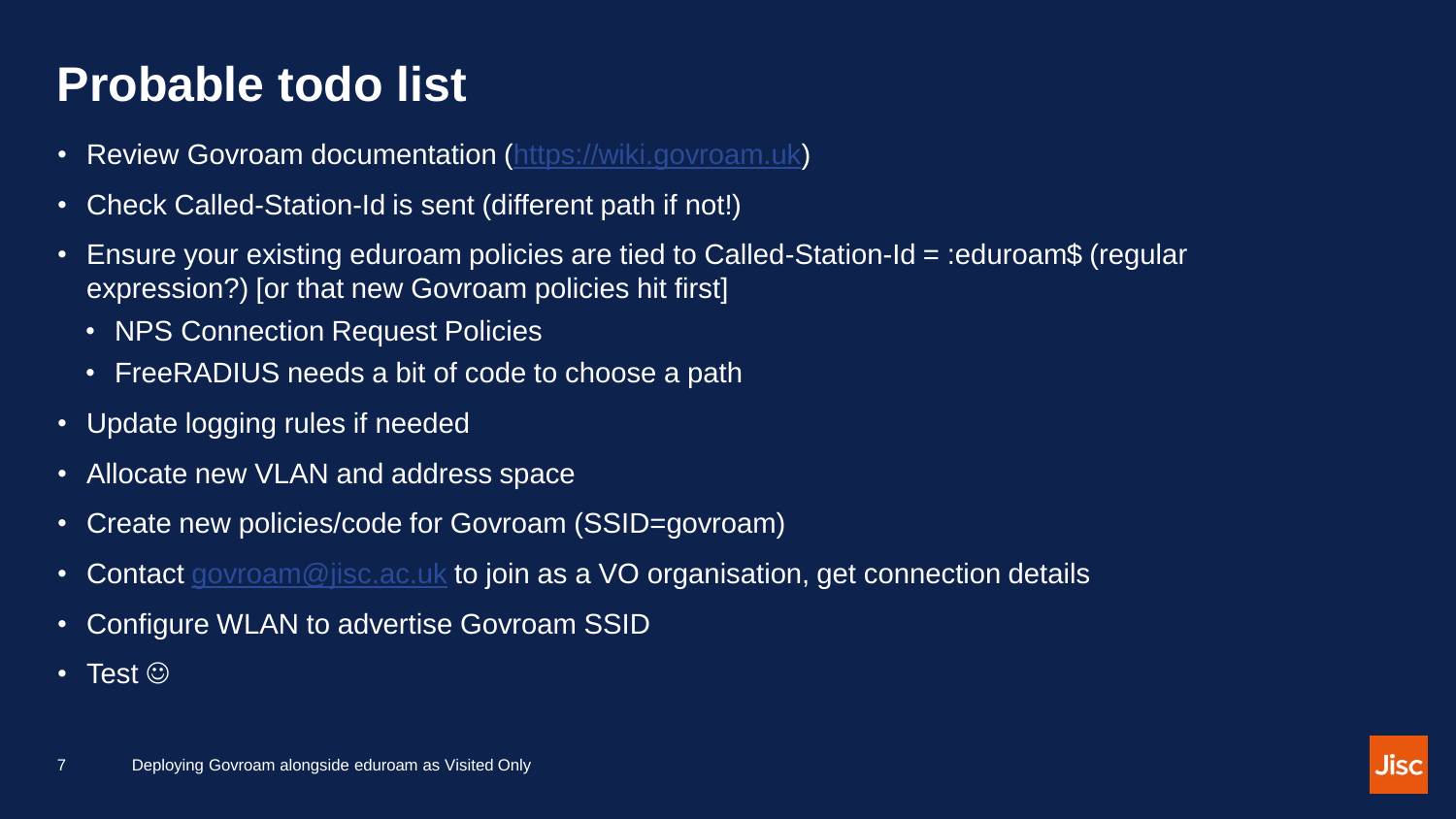#### **NPS per-SSID selection**

|   | A NPS (Local)                                                                                                                | <b>Connection Request Policies</b>                                                                                                  |                                    |                  |                                           |                         |
|---|------------------------------------------------------------------------------------------------------------------------------|-------------------------------------------------------------------------------------------------------------------------------------|------------------------------------|------------------|-------------------------------------------|-------------------------|
| v | <b>RADIUS Clients and Servers</b><br>Policies<br>目<br><b>Connection Request Po</b><br><b>Network Policies</b>                | Connection request policies allow you to designate whether connection requests are processed locally or f<br>E                      |                                    |                  |                                           |                         |
|   | Accounting                                                                                                                   | <b>Policy Name</b>                                                                                                                  | <b>Status</b>                      | Processing Order | Source                                    |                         |
|   | <b>Templates Management</b>                                                                                                  | . I authenticate proxied requests from eduroam nrps<br>. JE eduroam authenticate local users<br>eduroam authenticate local machines | Enabled<br>Enabled 2<br>Disabled 3 |                  | Unspecified<br>Unspecified<br>Unspecified |                         |
|   |                                                                                                                              | eduroam proxy to eduroam<br>LL govroam proxy to nrps                                                                                | Enabled<br>Enabled 5               | $\overline{4}$   | Unspecified<br>Unspecified                |                         |
|   |                                                                                                                              | El Copy of eduroam authenticate local users                                                                                         | Disabled 6                         |                  | Unspecified                               |                         |
|   |                                                                                                                              | $\equiv$ eduroam proxy to eduroam                                                                                                   |                                    |                  |                                           | 耳ed<br>耳so<br>耳Co       |
|   |                                                                                                                              | Conditions - If the following conditions are met:                                                                                   |                                    |                  |                                           |                         |
|   | $\Delta t$ alue<br>Condition.<br>@{1}[-a-z - 30-9 ]+(\[-a-zA-Z0-9 ]+)+\$<br><b>User Name</b><br>Called Station ID :eduroam\$ |                                                                                                                                     |                                    |                  |                                           | ,,,,,,,,,,,,,,,,,<br>耳: |
|   |                                                                                                                              |                                                                                                                                     |                                    |                  |                                           | Cor<br>$\overline{C}$   |
|   |                                                                                                                              |                                                                                                                                     |                                    |                  |                                           | U.                      |

|                                                   | eduroam proxy to eduroam                 |                | <b>Enabled</b> | Δ |  |  |  |  |
|---------------------------------------------------|------------------------------------------|----------------|----------------|---|--|--|--|--|
|                                                   | govroam proxy to nrps                    | <b>Enabled</b> | -5             |   |  |  |  |  |
|                                                   | Copy of eduroam authenticate local users | Disabled       | 6              |   |  |  |  |  |
| govroam proxy to nrps<br>目                        |                                          |                |                |   |  |  |  |  |
| Conditions - If the following conditions are met: |                                          |                |                |   |  |  |  |  |
|                                                   |                                          |                |                |   |  |  |  |  |
|                                                   | Condition                                | Value          |                |   |  |  |  |  |
| <b>User Name</b><br>70-9 1+∩.[-a-zA-Z0-9 1+)+\$   |                                          |                |                |   |  |  |  |  |
|                                                   | Called Station ID<br>⊾:govroam\$         |                |                |   |  |  |  |  |
|                                                   |                                          |                |                |   |  |  |  |  |
|                                                   |                                          |                |                |   |  |  |  |  |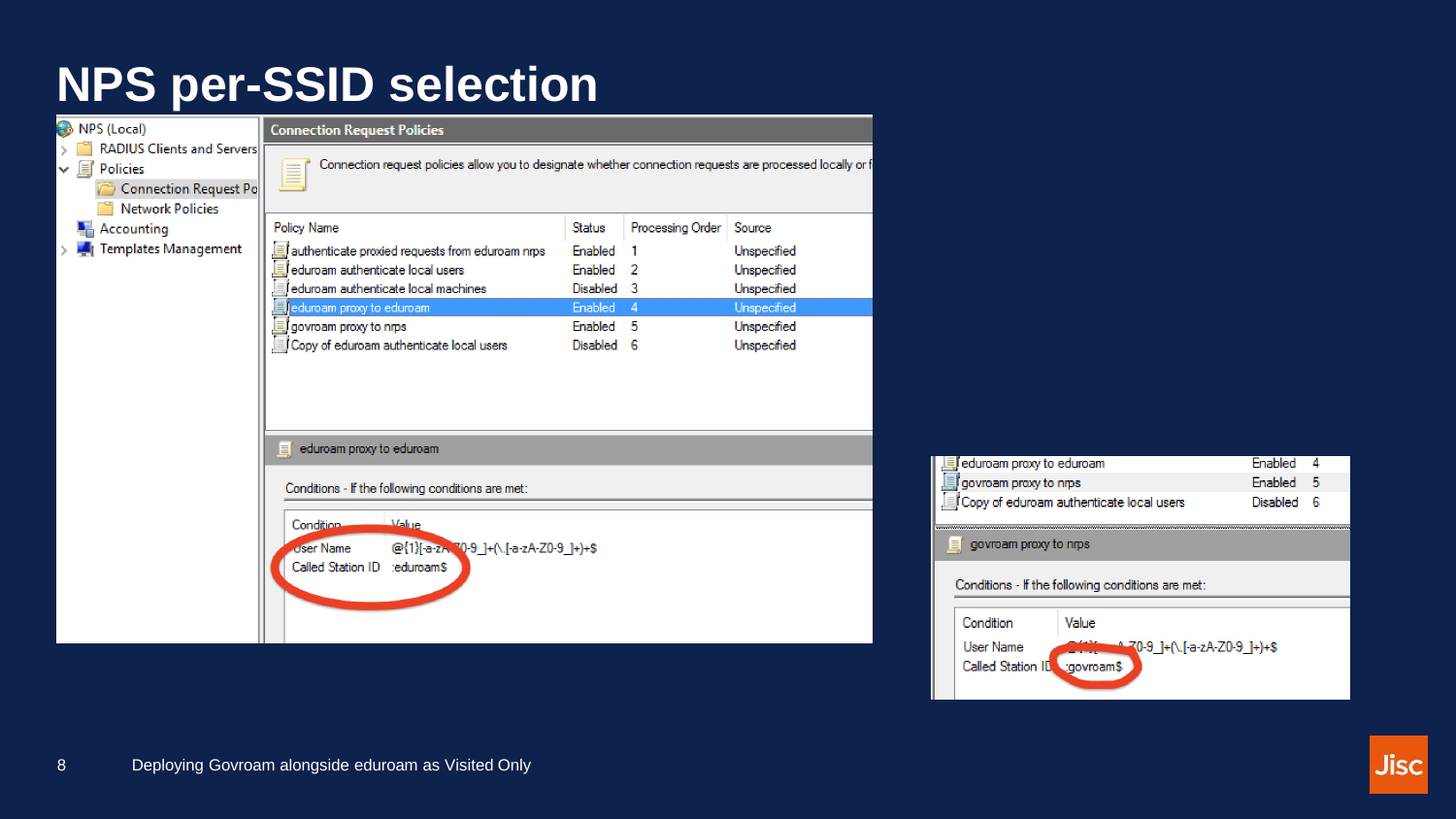#### **FreeRADIUS per-SSID selection**

```
authorize frewrite_called_station_id
if(&Called-Station-SSID == "govroam") {
    update control \{&Proxy-To-Realm := 'govroam'
    update request \{&\text{Realm} = 'govroam'updated
  elsif \{# ... existing per-realm routing ...
\} else { throw_an_error }
```
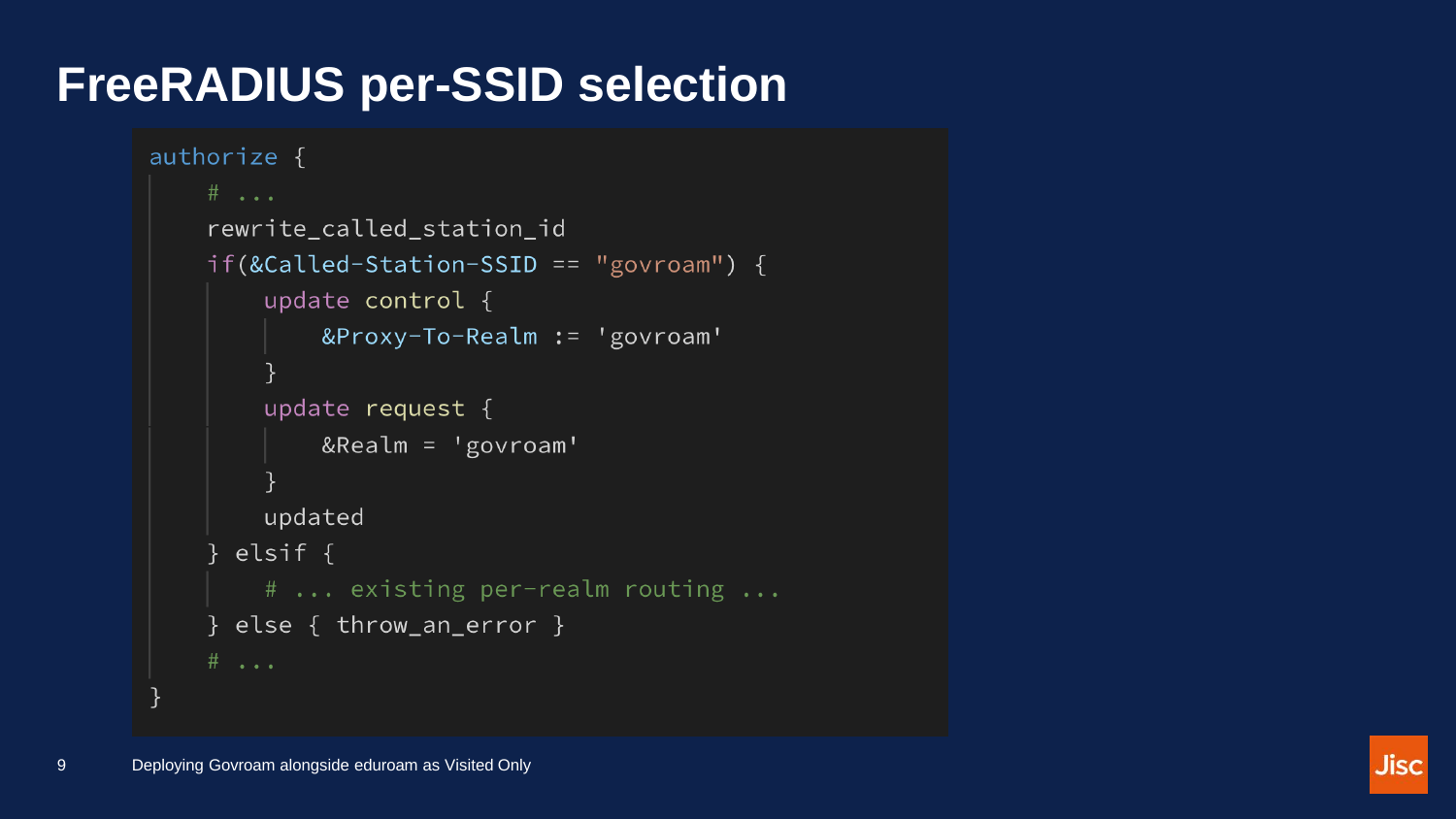#### **Other options**

- radsecproxy
- Using existing WLAN infrastructure directly with Govroam NRPS
	- Cisco
	- Clearpass
	- …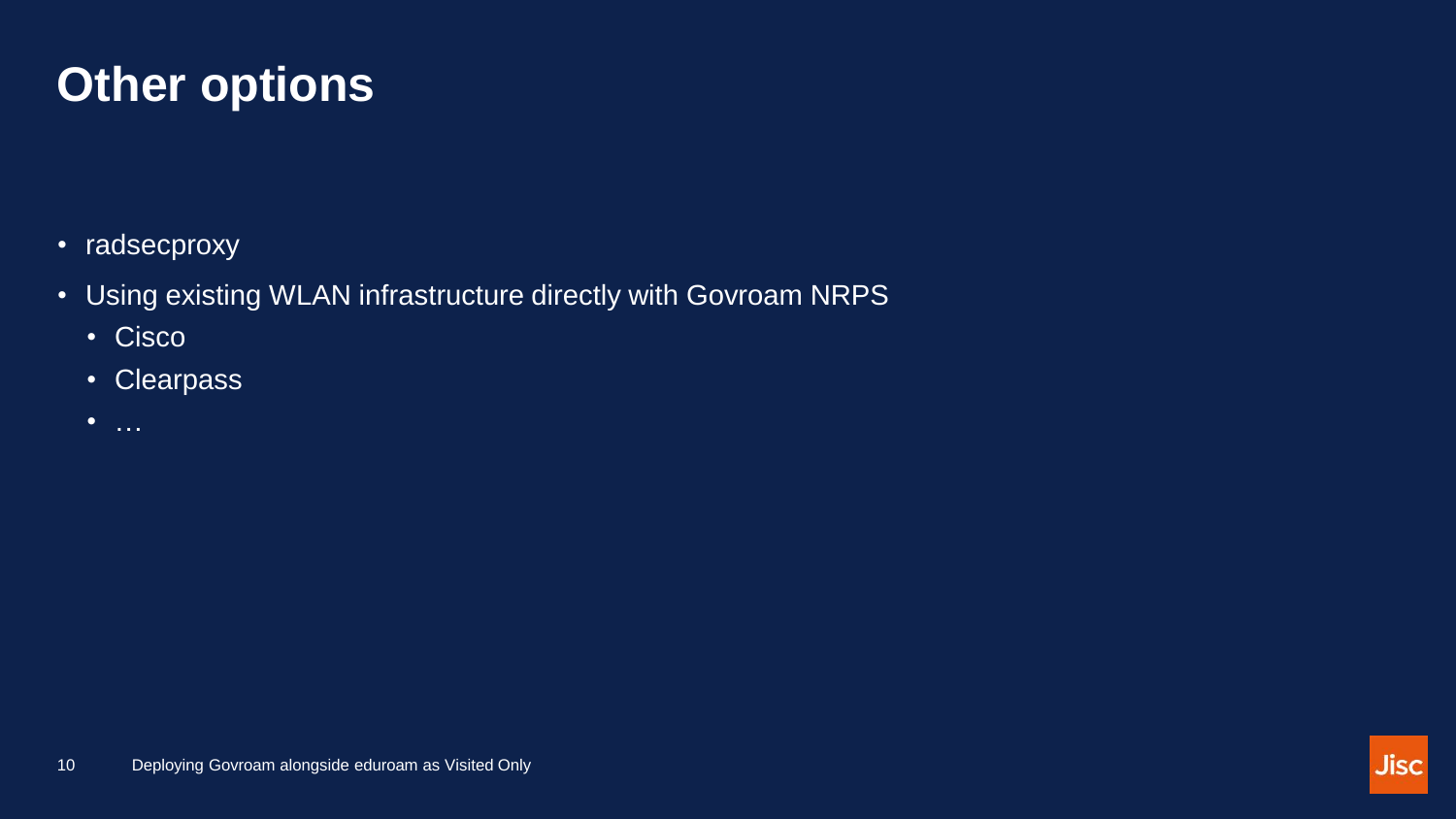

- Test credentials supplied during registration
- Connect to your shiny new SSID
- Run the network test kit to verify firewall compliance
	- <https://github.com/jiscfoo/eduroam-test>
- Check logging works as expected
- Invite someone from your local (Govroam enabled) council over for a coffee to test and celebrate